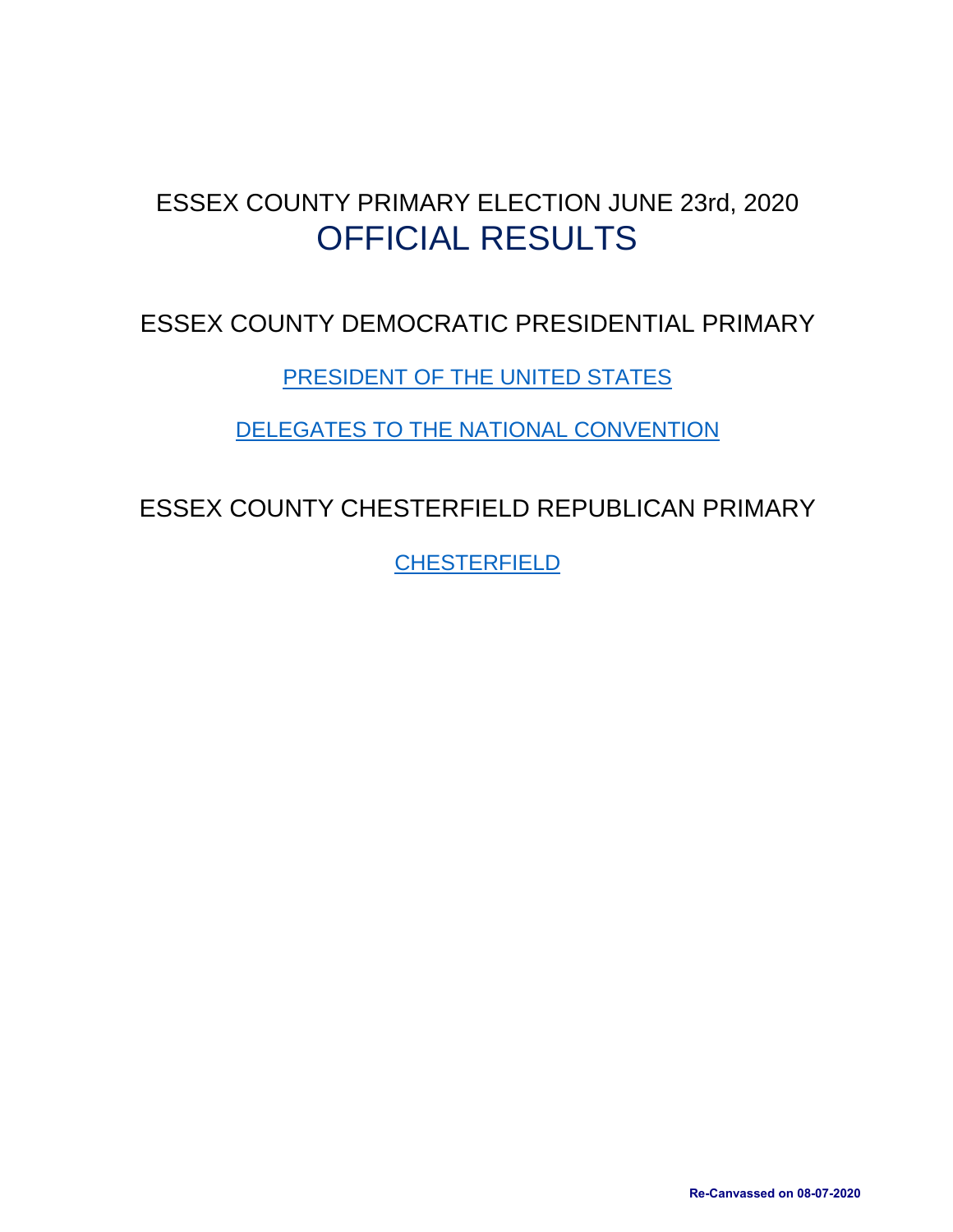#### <span id="page-1-0"></span>**PRESIDENT OF THE UNITED STATES**

**[Return to Switchboard](#page-0-0)** 

|                                         |                         | <b>WHOLE</b><br><b>NUMBER</b><br>OF VOTES<br><b>CAST</b> | Pete Buttigieg | <b>DEMOCRATIC</b> | Amy Klobuchar<br>DEMOCRATIC | R. Biden<br>Joseph | DEMOCRATIC | Tulsi Gabbard | DEMOCRATIC | Bernie Sanders | <b>DEMOCRATIC</b> | Vichael R. Bloomberg    | DEMOCRATIC | Tom Steyer   | <b>DEMOCRATIC</b> | Michael Bennet          | DEMOCRATIC | Elizabeth Warren        | DEMOCRATIC | Andrew Yang    | DEMOCRATIC | Deval Patrick | DEMOCRATIC | VOIDS          | <b>BLANKS</b>            |
|-----------------------------------------|-------------------------|----------------------------------------------------------|----------------|-------------------|-----------------------------|--------------------|------------|---------------|------------|----------------|-------------------|-------------------------|------------|--------------|-------------------|-------------------------|------------|-------------------------|------------|----------------|------------|---------------|------------|----------------|--------------------------|
| <b>TOWN NAME</b><br><b>CHESTERFIELD</b> | <b>ED</b><br>1          | 31                                                       |                |                   | $\bf{0}$                    | 22                 |            | 0             |            | 6              |                   | 0                       |            | 0            |                   | 0                       |            | $\bf{0}$                |            | 1              |            |               |            |                | $\overline{1}$           |
| <b>CHESTERFIELD</b>                     |                         | 96                                                       | 1<br>4         |                   | 1                           | 59                 |            | 1             |            | 25             |                   | 1                       |            | $\mathbf 0$  |                   | 1                       |            | 1                       |            | 0              |            | 0<br>$\bf{0}$ |            |                | 3                        |
| <b>CHESTERFIELD</b>                     | $\mathbf{2}$<br>4       | 29                                                       | $\bf{0}$       |                   | 1                           | 27                 |            | $\mathbf 0$   |            | 1              |                   | $\bf{0}$                |            | 0            |                   | 0                       |            | $\bf{0}$                |            | 0              |            | $\bf{0}$      |            |                | 0                        |
| <b>CROWN POINT</b>                      | 1                       | 32                                                       | 1              |                   | $\bf{0}$                    | 24                 |            | $\mathbf 0$   |            | 4              |                   | $\bf{0}$                |            | $\bf{0}$     |                   | $\mathbf 0$             |            | 1                       |            | 1              |            | $\bf{0}$      |            |                | $\overline{1}$           |
| <b>CROWN POINT</b>                      | $\overline{\mathbf{2}}$ | 17                                                       | $\bf{0}$       |                   | $\bf{0}$                    | 9                  |            | $\mathbf 0$   |            | 5              |                   | $\bf{0}$                |            | 0            |                   | $\pmb{0}$               |            | $\overline{2}$          |            | 1              |            | $\bf{0}$      |            |                | $\overline{\mathbf{0}}$  |
| <b>CROWN POINT</b>                      | 3                       | $\overline{27}$                                          | 1              |                   | 1                           | 17                 |            | $\mathbf 0$   |            | 7              |                   | $\bf{0}$                |            | 0            |                   | $\bf{0}$                |            | $\mathbf 0$             |            | 1              |            | $\bf{0}$      |            |                | $\overline{\mathbf{0}}$  |
| <b>ELIZABETHTOWN</b>                    | $\boldsymbol{0}$        | 88                                                       | 4              |                   | 1                           | 63                 |            | 1             |            | 14             |                   | 0                       |            | 0            |                   | $\bf{0}$                |            | 4                       |            | 0              |            | 1             |            |                | $\boldsymbol{0}$         |
| <b>ESSEX</b>                            | 1                       | 45                                                       | $\bf{0}$       |                   | $\mathbf 0$                 | 30                 |            | $\mathbf 0$   |            | 11             |                   | 1                       |            | 0            |                   | 0                       |            | 3                       |            | 0              |            | $\bf{0}$      |            |                | $\overline{\mathbf{0}}$  |
| <b>ESSEX</b>                            | $\overline{\mathbf{2}}$ | 33                                                       | $\bf{0}$       |                   | $\mathbf 0$                 | 20                 |            | $\mathbf 0$   |            | 12             |                   | $\bf{0}$                |            | 0            |                   | $\mathbf 0$             |            | 1                       |            | $\bf{0}$       |            | $\bf{0}$      |            |                | $\overline{\mathbf{0}}$  |
| <b>JAY</b>                              | 1                       | 192                                                      | 6              |                   | $\bf{0}$                    | 121                |            | 3             |            | 46             |                   | 1                       |            | 0            |                   | $\pmb{0}$               |            | $\overline{11}$         |            | 1              |            | $\bf{0}$      |            | 1              | $\overline{2}$           |
| <b>JAY</b>                              | $\overline{\mathbf{2}}$ | 65                                                       | $\bf{0}$       |                   | 1                           | 44                 |            | $\mathbf 0$   |            | 14             |                   | 1                       |            | 1            |                   | $\mathbf 0$             |            | $\mathbf 0$             |            | 1              |            | 1             |            | 1              | $\overline{1}$           |
| <b>KEENE</b>                            | 1                       | 134                                                      | 3              |                   | $\bf{0}$                    | 95                 |            | 1             |            | 31             |                   | 1                       |            | 0            |                   | $\bf{0}$                |            | 3                       |            | 0              |            | $\bf{0}$      |            |                | $\overline{\mathbf{0}}$  |
| <b>KEENE</b>                            | $\overline{\mathbf{2}}$ | 86                                                       | $\bf{0}$       |                   | $\bf{0}$                    | 63                 |            | $\mathbf 0$   |            | 18             |                   | $\bf{0}$                |            | 0            |                   | $\mathbf 0$             |            | 4                       |            | 1              |            | $\bf{0}$      |            |                | $\overline{\mathbf{0}}$  |
| <b>LEWIS</b>                            | $\bf{0}$                | 63                                                       | 1              |                   | 1                           | 44                 |            | $\mathbf 0$   |            | 13             |                   | 1                       |            | 0            |                   | $\bf{0}$                |            | $\overline{2}$          |            | 1              |            | $\bf{0}$      |            |                | $\overline{\mathbf{0}}$  |
| <b>MINERVA</b>                          | $\bf{0}$                | 79                                                       | $\overline{2}$ |                   | $\bf{0}$                    | 57                 |            | -1            |            | 14             |                   | 1                       |            | 0            |                   | 1                       |            | $\overline{\mathbf{2}}$ |            | 0              |            | $\bf{0}$      |            |                | $\mathbf{1}$             |
| <b>MORIAH</b>                           | 1                       | 29                                                       | $\bf{0}$       |                   | $\bf{0}$                    | $\overline{22}$    |            | $\mathbf 0$   |            | 6              |                   | $\bf{0}$                |            | 0            |                   | 0                       |            | $\bf{0}$                |            | 0              |            | 1             |            |                | $\pmb{0}$                |
| <b>MORIAH</b>                           | $\overline{\mathbf{2}}$ | 53                                                       | $\overline{2}$ |                   | $\bf{0}$                    | 36                 |            | $\mathbf 0$   |            | 13             |                   | 1                       |            | 0            |                   | $\bf{0}$                |            | $\mathbf 0$             |            | 0              |            | $\bf{0}$      |            |                | $\overline{1}$           |
| <b>MORIAH</b>                           | 3                       | 55                                                       | 1              |                   | $\bf{0}$                    | 41                 |            | $\mathbf 0$   |            | 10             |                   | 1                       |            | 0            |                   | $\mathbf 0$             |            | $\overline{\mathbf{2}}$ |            | 0              |            | $\bf{0}$      |            |                | $\overline{\mathbf{0}}$  |
| <b>MORIAH</b>                           | 4                       | 31                                                       | $\bf{0}$       |                   | 1                           | 22                 |            | 1             |            | 3              |                   | 1                       |            | 0            |                   | $\bf{0}$                |            | $\overline{2}$          |            | $\bf{0}$       |            | $\bf{0}$      |            |                | $\overline{1}$           |
| <b>NEWCOMB</b>                          | $\bf{0}$                | 50                                                       | $\bf{0}$       |                   | 1                           | 34                 |            | 1             |            | 10             |                   | $\bf{0}$                |            | 0            |                   | $\overline{\mathbf{0}}$ |            | $\overline{\mathbf{2}}$ |            | 1              |            | $\bf{0}$      |            |                | $\mathbf{1}$             |
| <b>NORTH ELBA</b>                       | 1                       | 50                                                       | $\bf{0}$       |                   | $\bf{0}$                    | 33                 |            | $\mathbf 0$   |            | 16             |                   | $\bf{0}$                |            | 0            |                   | 1                       |            | $\mathbf 0$             |            | 0              |            | $\bf{0}$      |            |                | $\overline{\mathbf{0}}$  |
| <b>NORTH ELBA</b>                       | $\overline{\mathbf{2}}$ | 138                                                      | $\mathbf{2}$   |                   | 1                           | 78                 |            | 1             |            | 44             |                   | 1                       |            | 0            |                   | $\bf{0}$                |            | 7                       |            | 3              |            | $\bf{0}$      |            |                | $\overline{1}$           |
| <b>NORTH ELBA</b>                       | 3                       | 78                                                       | $\bf{0}$       |                   | 1                           | 55                 |            | $\mathbf 0$   |            | 14             |                   | $\bf{0}$                |            | 1            |                   | $\bf{0}$                |            | 4                       |            | 0              |            | $\bf{0}$      |            | 3              | $\overline{\mathbf{0}}$  |
| <b>NORTH ELBA</b>                       | 4                       | 72                                                       | 1              |                   | $\bf{0}$                    | 52                 |            | $\mathbf 0$   |            | 15             |                   | $\bf{0}$                |            | $\bf{0}$     |                   | $\bf{0}$                |            | 4                       |            | $\bf{0}$       |            | $\bf{0}$      |            |                | $\pmb{0}$                |
| <b>NORTH ELBA</b>                       | 5                       | 102                                                      | $\mathbf{2}$   |                   | $\bf{0}$                    | 87                 |            | $\bf{0}$      |            | 7              |                   | $\overline{\mathbf{2}}$ |            | 0            |                   | $\pmb{0}$               |            | 3                       |            | 1              |            | $\bf{0}$      |            |                | $\overline{\mathbf{0}}$  |
| <b>NORTH ELBA</b>                       | 6                       | 127                                                      | $\bf{0}$       |                   | $\bf{0}$                    | 95                 |            | $\mathbf 0$   |            | 25             |                   | 3                       |            | 0            |                   | $\bf{0}$                |            | 3                       |            | 1              |            | $\bf{0}$      |            |                | $\overline{\mathbf{0}}$  |
| <b>NORTH ELBA</b>                       | 7                       | 71                                                       | 0              |                   | 1                           | 54                 |            | 0             |            | 13             |                   | 0                       |            | 0            |                   | $\mathbf 0$             |            | 1                       |            | 2              |            | $\bf{0}$      |            |                | $\overline{\mathbf{0}}$  |
| <b>NORTH HUDSON</b>                     | $\mathbf 0$             | 13                                                       | $\mathbf 0$    |                   | $\bf{0}$                    | 11                 |            | 1             |            | 0              |                   | $\bf{0}$                |            | 0            |                   | $\mathbf{0}$            |            |                         |            | 0              |            | $\mathbf{0}$  |            |                | 0                        |
| <b>SCHROON</b>                          | 1                       | 41                                                       | 1              |                   | $\bf{0}$                    | 31                 |            | $\bf{0}$      |            | 7              |                   | $\bf{0}$                |            | 0            |                   | $\mathbf{0}$            |            | -1                      |            | 0              |            | $\bf{0}$      |            |                | $\blacktriangleleft$     |
| <b>SCHROON</b>                          | $\mathbf{2}$            | 72                                                       | $\mathbf{0}$   |                   | $\bf{0}$                    | 60                 |            | $\bf{0}$      |            | 12             |                   | $\bf{0}$                |            | $\mathbf{0}$ |                   | $\mathbf{0}$            |            | $\mathbf{0}$            |            | $\mathbf{0}$   |            | $\mathbf{0}$  |            |                | $\mathbf 0$              |
| <b>ST. ARMAND</b>                       | $\mathbf{0}$            | 149                                                      | $\overline{2}$ |                   | $\bf{0}$                    | 85                 |            | -1            |            | 49             |                   | -1                      |            | 1            |                   | $\bf{0}$                |            | 4                       |            | 4              |            | $\bf{0}$      |            | $\mathbf{1}$   | $\overline{\phantom{a}}$ |
| <b>TICONDEROGA</b>                      | 1                       | 29                                                       | $\mathbf{0}$   |                   | $\bf{0}$                    | 20                 |            | $\mathbf 0$   |            | 8              |                   | $\bf{0}$                |            | 0            |                   | $\mathbf 0$             |            | -1                      |            | 0              |            | $\bf{0}$      |            |                | $\mathbf 0$              |
| <b>TICONDEROGA</b>                      | $\overline{2}$          | 38                                                       | 1              |                   | $\bf{0}$                    | 27                 |            | $\bf{0}$      |            | 5              |                   | 1                       |            | 0            |                   | $\mathbf{0}$            |            | 4                       |            | 0              |            | $\bf{0}$      |            |                | $\mathbf{0}$             |
| <b>TICONDEROGA</b>                      | 3                       | 32                                                       | $\bf{0}$       |                   | $\bf{0}$                    | 28                 |            | $\mathbf 0$   |            | $\overline{2}$ |                   | 1                       |            | $\mathbf{0}$ |                   | $\mathbf{0}$            |            | -1                      |            | 0              |            | $\bf{0}$      |            |                | $\mathbf{0}$             |
| <b>TICONDEROGA</b>                      | 4                       | 36                                                       | $\mathbf{0}$   |                   | 1                           | 24                 |            | $\bf{0}$      |            | 8              |                   | $\bf{0}$                |            | 0            |                   | $\mathbf{0}$            |            | $\blacktriangleleft$    |            | $\mathbf{0}$   |            | $\bf{0}$      |            | 2              | $\mathbf 0$              |
| <b>TICONDEROGA</b>                      | 5                       | 13                                                       | $\mathbf 0$    |                   | $\bf{0}$                    | 12                 |            | $\mathbf 0$   |            | 1              |                   | $\bf{0}$                |            | 0            |                   | $\mathbf 0$             |            | $\bf{0}$                |            | 0              |            | $\bf{0}$      |            |                | $\mathbf 0$              |
| <b>TICONDEROGA</b>                      | 6                       | 31                                                       | $\mathbf{0}$   |                   | $\bf{0}$                    | 24                 |            | $\mathbf 0$   |            | 6              |                   | $\bf{0}$                |            | 0            |                   | $\mathbf 0$             |            | -1                      |            | 0              |            | $\bf{0}$      |            |                | $\mathbf 0$              |
| <b>WESTPORT</b>                         | 1                       | 37                                                       | $\mathbf 0$    |                   | $\overline{2}$              | 24                 |            | $\mathbf 0$   |            | 10             |                   | $\bf{0}$                |            | 0            |                   | $\mathbf 0$             |            | 1                       |            | 0              |            | $\bf{0}$      |            |                | $\mathbf{0}$             |
| <b>WESTPORT</b>                         | $\overline{2}$          | 110                                                      | 3              |                   | $\overline{2}$              | 66                 |            | $\bf{0}$      |            | 28             |                   | $\bf{0}$                |            | $\mathbf{0}$ |                   | $\mathbf{0}$            |            | $\mathbf{9}$            |            | $\overline{2}$ |            | $\bf{0}$      |            |                | $\mathbf{0}$             |
| <b>WILLSBORO</b>                        | 1                       | 65                                                       | $\overline{2}$ |                   | $\bf{0}$                    | 51                 |            | $\bf{0}$      |            | 8              |                   | $\bf{0}$                |            | 0            |                   | $\mathbf{0}$            |            | $\overline{2}$          |            | $\mathbf{0}$   |            | $\bf{0}$      |            | $\overline{2}$ | $\mathbf 0$              |
| <b>WILLSBORO</b>                        | $\overline{\mathbf{2}}$ | 39                                                       | 1              |                   | 1                           | 28                 |            | $\mathbf 0$   |            | 5              |                   | 1                       |            | 0            |                   | $\mathbf 0$             |            | 3                       |            | 0              |            | $\bf{0}$      |            |                | $\mathbf{0}$             |
| <b>WILMINGTON</b>                       | $\mathbf{0}$            | 102                                                      | $\mathbf{3}$   |                   | $\bf{0}$                    | 71                 |            | $\mathbf 0$   |            | 22             |                   | 1                       |            | 0            |                   | $\mathbf{0}$            |            | 4                       |            | 1              |            | $\bf{0}$      |            |                | $\mathbf 0$              |
| <b>COUNTY OF ESSE) TOTALS</b>           |                         | 2680                                                     | 44             |                   | 17                          | 1866               |            | 12            |            | 568            |                   | 21                      |            | 3            |                   | 3                       |            | 95                      |            | 23             |            | $\mathbf{3}$  |            | 10 15          |                          |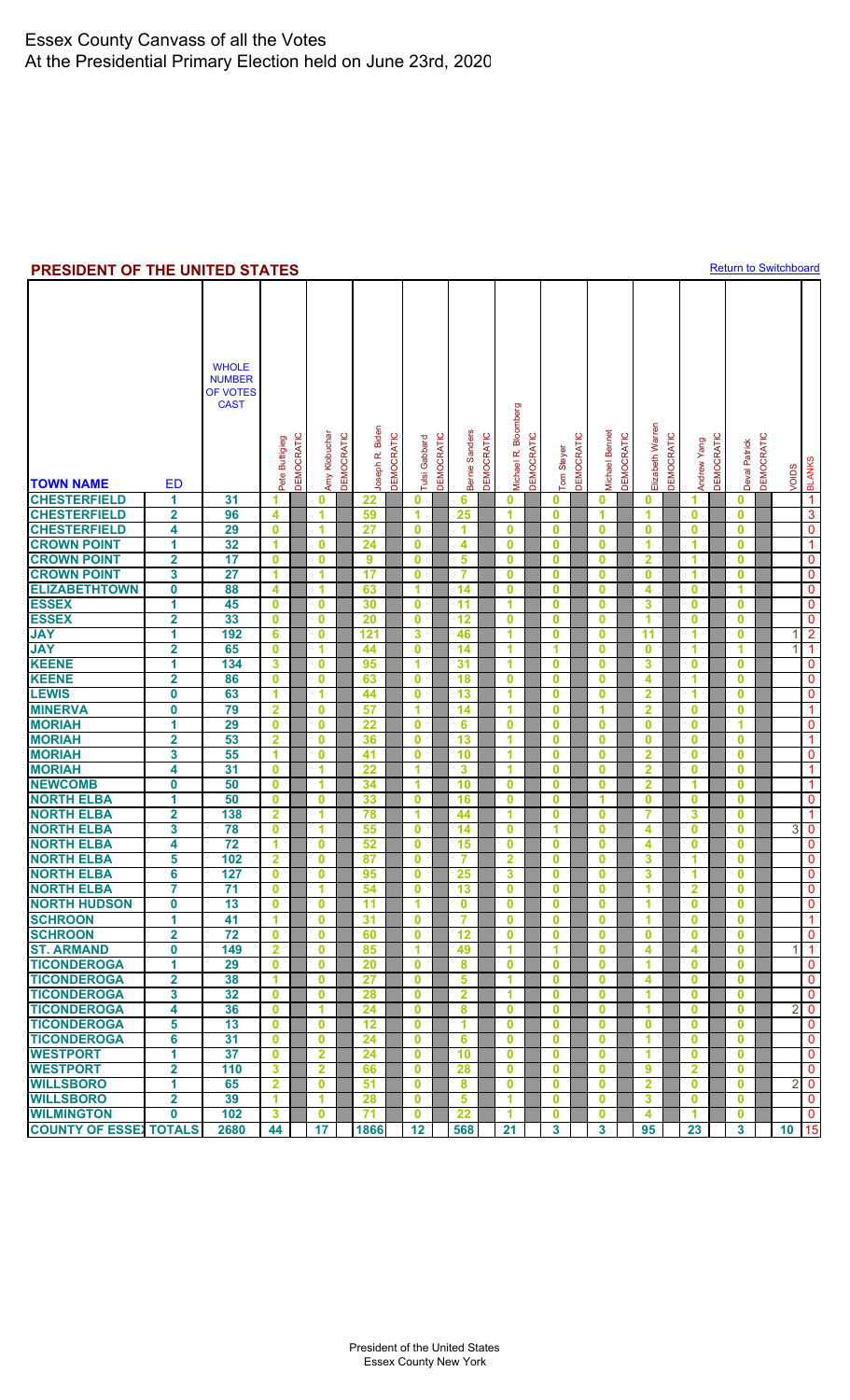<span id="page-2-0"></span>

| <b>DELEGATES TO NATIONAL CONVENTION (21st Congressional District)</b> |  |
|-----------------------------------------------------------------------|--|
|-----------------------------------------------------------------------|--|

**[Return to Switchboard](#page-0-0)** 

| <b>TOWN NAME</b>                       | ED                            | <b>WHOLE</b><br><b>NUMBER</b><br>OF VOTES<br><b>CAST</b> | SARAH H. MILLER (f)            | Buttigleg<br>Supporting | STEVENSON (m)<br>DWIGHT H.   | Supporting Buttigleg | SARAH M. TUCCI (f)      | Buttigieg<br>Supporting | GREGORY D. YOUNG (m)         | Supporting Buttigieg | MICHELE L. HILL-DAVIS (f)    | Supporting Buttigieg | EFFREY M. COX (m)       | Supporting Buttigleg | $\mathbf \epsilon$<br>JUNE F. O'NEILL | Supporting Biden | RONALD P. McDOUGALL (m) | Biden<br>Supporting | $\mathop{\mathrm{\mathsf{e}}}\nolimits$<br><b>BOECHER</b><br>ö<br>LYNNE | Supporting Biden | MICHAEL J. ZAGROBELNY (m) | Supporting Biden | SARA S. IDLEMAN (f) | Supporting Biden |
|----------------------------------------|-------------------------------|----------------------------------------------------------|--------------------------------|-------------------------|------------------------------|----------------------|-------------------------|-------------------------|------------------------------|----------------------|------------------------------|----------------------|-------------------------|----------------------|---------------------------------------|------------------|-------------------------|---------------------|-------------------------------------------------------------------------|------------------|---------------------------|------------------|---------------------|------------------|
| <b>CHESTERFIELD</b>                    | 1                             | 186                                                      | 2                              |                         | 3                            |                      | 1                       |                         | 1                            |                      | 1                            |                      | $\bf{0}$                |                      | 11                                    |                  | 9                       |                     | 10                                                                      |                  | 9                         |                  | 11                  |                  |
| <b>CHESTERFIELD</b>                    | $\mathbf{2}$                  | 576                                                      | 12                             |                         | 6                            |                      | 9                       |                         | 7                            |                      | 7                            |                      | 3                       |                      | 36                                    |                  | 30                      |                     | 36                                                                      |                  | 28                        |                  | 34                  |                  |
| <b>CHESTERFIELD</b>                    | 4                             | 174                                                      | 5                              |                         | $\bf{0}$                     |                      | 5                       |                         | 0                            |                      | 4                            |                      | 1                       |                      | 18                                    |                  | 12                      |                     | 15                                                                      |                  | 12                        |                  | 15                  |                  |
| <b>CROWN POINT</b>                     | 1                             | 192                                                      | 1                              |                         | 1                            |                      | $\overline{\mathbf{2}}$ |                         | 1                            |                      | $\overline{2}$               |                      | $\overline{2}$          |                      | 11                                    |                  | 10                      |                     | 13                                                                      |                  | 10                        |                  | 12                  |                  |
| <b>CROWN POINT</b>                     | 2                             | 102                                                      | 1                              |                         | 1                            |                      | 3                       |                         | 1                            |                      | 1                            |                      | $\bf{0}$                |                      | 4                                     |                  | 3                       |                     | $\overline{\mathbf{2}}$                                                 |                  | $\overline{\mathbf{2}}$   |                  | 6                   |                  |
| <b>CROWN POINT</b>                     | 3                             | 162                                                      | 7                              |                         | 4                            |                      | 6                       |                         | 3                            |                      | 6                            |                      | 3                       |                      | 13                                    |                  | 11                      |                     | 13                                                                      |                  | 11                        |                  | 14                  |                  |
| <b>ELIZABETHTOWN</b><br><b>ESSEX</b>   | 0                             | 528                                                      | 10                             |                         | 5                            |                      | 6                       |                         | 6                            |                      | 9                            |                      | $\overline{\bf{4}}$     |                      | 46                                    |                  | 45                      |                     | 50                                                                      |                  | 43                        |                  | 50                  |                  |
| <b>ESSEX</b>                           | 1<br>$\overline{\mathbf{2}}$  | 270<br>198                                               | $\overline{2}$<br>$\mathbf{2}$ |                         | 1<br>$\overline{\mathbf{2}}$ |                      | 3<br>1                  |                         | $\bf{0}$<br>3                |                      | $\overline{\mathbf{2}}$<br>1 |                      | $\bf{0}$<br>1           |                      | 20<br>19                              |                  | 17<br>15                |                     | 18<br>16                                                                |                  | 18<br>16                  |                  | 20<br>15            |                  |
| <b>JAY</b>                             | 1                             | 1152                                                     | 24                             |                         | 5                            |                      | 23                      |                         | 6                            |                      | 16                           |                      | 7                       |                      | 88                                    |                  | 74                      |                     | 83                                                                      |                  | 71                        |                  | 87                  |                  |
| <b>JAY</b>                             | 2                             | 390                                                      | 9                              |                         | 5                            |                      | 10                      |                         | 7                            |                      | 10                           |                      | 5                       |                      | 30                                    |                  | 26                      |                     | 29                                                                      |                  | 25                        |                  | 27                  |                  |
| <b>KEENE</b>                           | 1                             | 804                                                      | 10                             |                         | 10                           |                      | 8                       |                         | 5                            |                      | 7                            |                      | 4                       |                      | 74                                    |                  | 64                      |                     | 69                                                                      |                  | 60                        |                  | 68                  |                  |
| <b>KEENE</b>                           | $\overline{\mathbf{2}}$       | 516                                                      | 9                              |                         | 6                            |                      | 4                       |                         | 4                            |                      | 4                            |                      | 3                       |                      | 39                                    |                  | 39                      |                     | 41                                                                      |                  | 41                        |                  | 40                  |                  |
| <b>LEWIS</b>                           | 0                             | 378                                                      | 14                             |                         | $\overline{\mathbf{6}}$      |                      | 11                      |                         | 4                            |                      | 12                           |                      | $\overline{\mathbf{2}}$ |                      | 28                                    |                  | 19                      |                     | 23                                                                      |                  | 16                        |                  | 34                  |                  |
| <b>MINERVA</b>                         | $\bf{0}$                      | 474                                                      | 15                             |                         | 3                            |                      | 9                       |                         | 5                            |                      | 4                            |                      | 4                       |                      | 32                                    |                  | 27                      |                     | 34                                                                      |                  | 25                        |                  | 33                  |                  |
| <b>MORIAH</b>                          | 1                             | 174                                                      | 4                              |                         | $\overline{\mathbf{4}}$      |                      | 3                       |                         | 3                            |                      | 3                            |                      | 3                       |                      | 15                                    |                  | 13                      |                     | 15                                                                      |                  | $\overline{11}$           |                  | 17                  |                  |
| <b>MORIAH</b>                          | $\overline{\mathbf{2}}$       | 318                                                      | 9                              |                         | 6                            |                      | 7                       |                         | 4                            |                      | 5                            |                      | 4                       |                      | 15                                    |                  | 16                      |                     | 16                                                                      |                  | 16                        |                  | 18                  |                  |
| <b>MORIAH</b>                          | 3                             | 330                                                      | 5                              |                         | $\overline{\mathbf{2}}$      |                      | 3                       |                         | $\overline{\mathbf{2}}$      |                      | 1                            |                      | 1                       |                      | 28                                    |                  | 29                      |                     | 29                                                                      |                  | 24                        |                  | 29                  |                  |
| <b>MORIAH</b>                          | 4                             | 186                                                      | 7                              |                         | 3                            |                      | 5                       |                         | 0                            |                      | 3                            |                      | $\bf{0}$                |                      | 7                                     |                  | 12                      |                     | 7                                                                       |                  | 8                         |                  | $\boldsymbol{9}$    |                  |
| <b>NEWCOMB</b>                         | 0                             | 300                                                      | 6                              |                         | $\overline{\mathbf{2}}$      |                      | 6                       |                         | 1                            |                      | $\overline{2}$               |                      | $\overline{\mathbf{2}}$ |                      | 26                                    |                  | 21                      |                     | 23                                                                      |                  | 20                        |                  | 24                  |                  |
| <b>NORTH ELBA</b>                      | 1                             | 300                                                      | $\bf{9}$                       |                         | $\overline{\mathbf{2}}$      |                      | 7                       |                         | 3                            |                      | 5                            |                      | 1                       |                      | 20                                    |                  | 14                      |                     | 20                                                                      |                  | 13                        |                  | 23                  |                  |
| <b>NORTH ELBA</b>                      | $\overline{\mathbf{2}}$       | 828                                                      | 17                             |                         | 15                           |                      | 13                      |                         | 5                            |                      | 10                           |                      | 5                       |                      | 57                                    |                  | 45                      |                     | 52                                                                      |                  | 48                        |                  | 57                  |                  |
| <b>NORTH ELBA</b>                      | 3                             | 468                                                      | $\overline{7}$                 |                         | 4                            |                      | $\overline{\mathbf{2}}$ |                         | 1                            |                      | 3                            |                      | 1                       |                      | 36                                    |                  | 30                      |                     | 35                                                                      |                  | 29                        |                  | 38                  |                  |
| <b>NORTH ELBA</b><br><b>NORTH ELBA</b> | 4<br>5                        | 432<br>612                                               | 4<br>9                         |                         | 4<br>$\overline{\mathbf{2}}$ |                      | 4<br>5                  |                         | 3<br>$\overline{\mathbf{2}}$ |                      | 4<br>10                      |                      | 4<br>$\mathbf 0$        |                      | 38<br>57                              |                  | 33<br>49                |                     | 33<br>60                                                                |                  | 33<br>54                  |                  | 36<br>57            |                  |
| <b>ELBA</b><br><b>NORTH</b>            | 6                             | 762                                                      | 12                             |                         | 3                            |                      | 11                      |                         | 1                            |                      | 9                            |                      | 1                       |                      | 72                                    |                  | 60                      |                     | 70                                                                      |                  | 60                        |                  | 74                  |                  |
| <b>NORTH ELBA</b>                      | 7                             | 426                                                      | 7                              |                         | 5                            |                      | 6                       |                         | 4                            |                      | 7                            |                      | 1                       |                      | 41                                    |                  | 37                      |                     | 42                                                                      |                  | 38                        |                  | 40                  |                  |
| <b>NORTH HUDSON</b>                    | 0                             | 78                                                       | $\bf{0}$                       |                         | $\overline{2}$               |                      | 1                       |                         | 2                            |                      | $\overline{2}$               |                      | 3                       |                      | 4                                     |                  | 6                       |                     | 6                                                                       |                  | 5                         |                  | 7                   |                  |
| <b>SCHROON</b>                         | 1                             | 246                                                      | 11                             |                         | 4                            |                      | 5                       |                         | 4                            |                      | 5                            |                      | 4                       |                      | 14                                    |                  | 14                      |                     | 16                                                                      |                  | 15                        |                  | 17                  |                  |
| <b>SCHROON</b>                         | $\overline{2}$                | 432                                                      | 6                              |                         | 1                            |                      | 5                       |                         | $\overline{2}$               |                      | 4                            |                      | $\bf{0}$                |                      | 44                                    |                  | 42                      |                     | 44                                                                      |                  | 40                        |                  | 45                  |                  |
| <b>ST. ARMAND</b>                      | 0                             | 894                                                      | 10                             |                         | 10                           |                      | 11                      |                         | $\mathbf{2}$                 |                      | 10                           |                      | 5                       |                      | 48                                    |                  | 39                      |                     | 44                                                                      |                  | 35                        |                  | 50                  |                  |
| <b>TICONDEROGA</b>                     | 1                             | 174                                                      | $\overline{2}$                 |                         | $\bf{0}$                     |                      | 1                       |                         | $\mathbf{0}$                 |                      | 3                            |                      | $\mathbf 0$             |                      | 13                                    |                  | 13                      |                     | 14                                                                      |                  | 12                        |                  | 15                  |                  |
| <b>TICONDEROGA</b>                     | $\mathbf{2}$                  | 228                                                      | $\overline{2}$                 |                         | 1                            |                      | $\overline{\mathbf{2}}$ |                         | 0                            |                      | 1                            |                      | $\bf{0}$                |                      | 16                                    |                  | 17                      |                     | 17                                                                      |                  | 15                        |                  | 16                  |                  |
| <b>TICONDEROGA</b>                     | 3                             | 192                                                      | 3                              |                         | 2                            |                      | 1                       |                         | 2                            |                      | $\bf{0}$                     |                      | 1                       |                      | 27                                    |                  | 25                      |                     | 26                                                                      |                  | 26                        |                  | 25                  |                  |
| <b>TICONDEROGA</b>                     | 4                             | 216                                                      | $\overline{2}$                 |                         | 1                            |                      | 4                       |                         | $\overline{2}$               |                      | $\overline{2}$               |                      | 1                       |                      | 15                                    |                  | 13                      |                     | 15                                                                      |                  | 12                        |                  | 17                  |                  |
| <b>TICONDEROGA</b>                     | 5                             | 78                                                       | $\overline{2}$                 |                         | 1                            |                      | 1.                      |                         | 1                            |                      | $\bf{0}$                     |                      | $\bf{0}$                |                      | 9                                     |                  | 6                       |                     | 9                                                                       |                  | 6                         |                  | 8                   |                  |
| <b>TICONDEROGA</b>                     | 6                             | 186                                                      | $\overline{2}$                 |                         | $\bf{0}$                     |                      | 1                       |                         | 0                            |                      | $\bf{0}$                     |                      | $\bf{0}$                |                      | 16                                    |                  | 13                      |                     | 15                                                                      |                  | 13                        |                  | 15                  |                  |
| <b>WESTPORT</b><br><b>WESTPORT</b>     | 1.<br>$\overline{\mathbf{2}}$ | 222<br>660                                               | 5<br>16                        |                         | 1<br>8                       |                      | 3<br>12                 |                         | 1<br>7                       |                      | 3<br>17                      |                      | 3<br>5                  |                      | 17<br>41                              |                  | 10<br>32                |                     | 14<br>44                                                                |                  | 13<br>34                  |                  | 16<br>49            |                  |
| <b>WILLSBORO</b>                       | 1                             | 390                                                      | 6                              |                         | 4                            |                      | 9                       |                         | 4                            |                      | 6                            |                      | $\boldsymbol{4}$        |                      | 34                                    |                  | 28                      |                     | 32                                                                      |                  | 27                        |                  | 32                  |                  |
| <b>WILLSBORO</b>                       | $\mathbf{2}$                  | 234                                                      | 3                              |                         | $\bf{0}$                     |                      | 1                       |                         | 1                            |                      | $\overline{2}$               |                      | 1                       |                      | 23                                    |                  | 20                      |                     | 22                                                                      |                  | 18                        |                  | 19                  |                  |
| <b>WILMINGTON</b>                      | 0                             | 612                                                      | 12                             |                         | 4                            |                      | 11                      |                         | 4                            |                      | 5                            |                      | 5                       |                      | 52                                    |                  | 41                      |                     | 47                                                                      |                  | 41                        |                  | 48                  |                  |
| <b>COUNTY OF ESSE TOTALS</b>           |                               | 16080                                                    | 301                            |                         | 149                          |                      | 241                     |                         | 114                          |                      | 208                          |                      | 94                      |                      | 1254                                  |                  | 1079                    |                     | 1219                                                                    |                  | 1053                      |                  | 1267                |                  |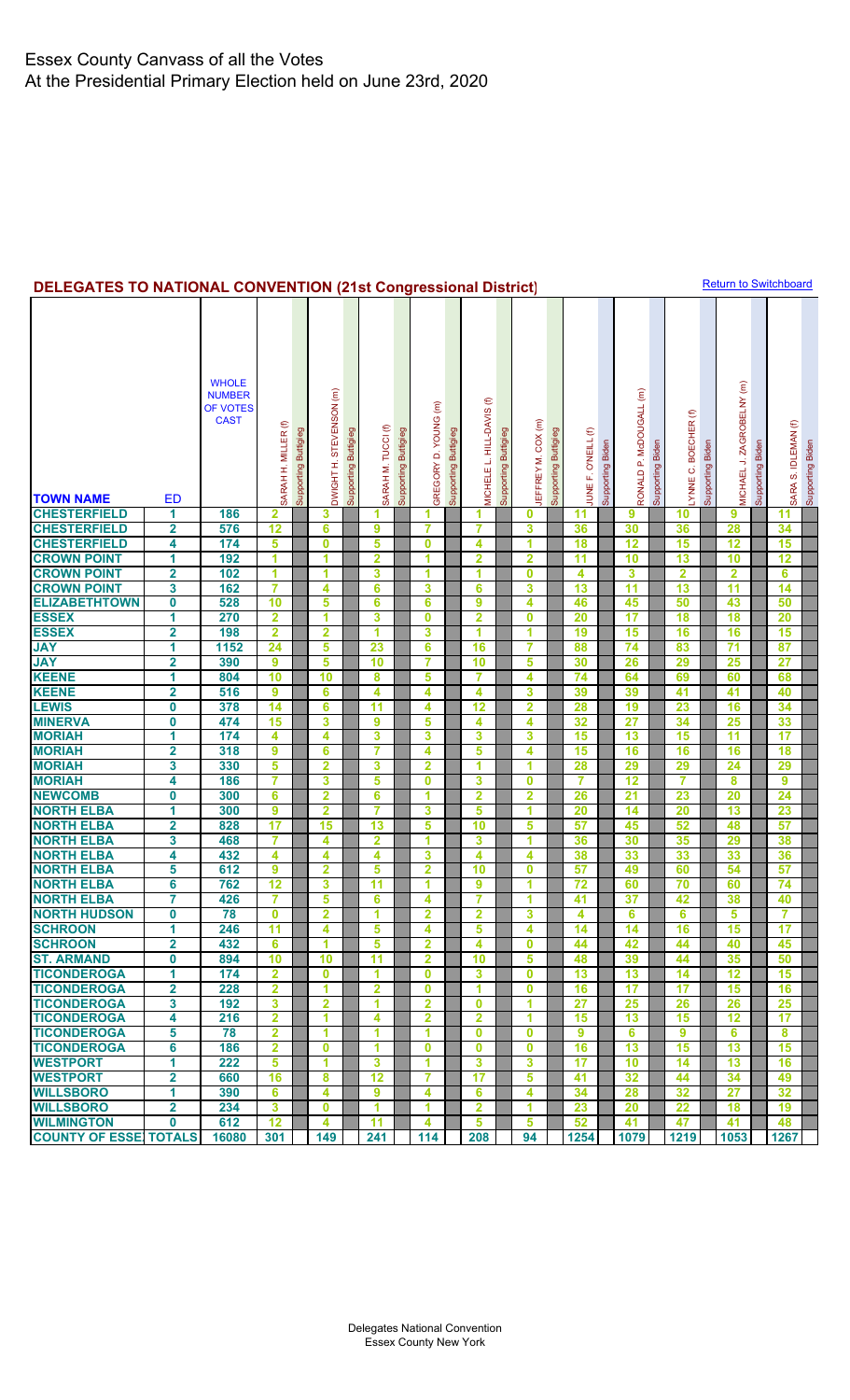| MICHAEL S. CASHMAN (m)  | Supporting Biden | TONI KENNEDY (f)        | Supporting Sanders | DIANA KLEMENTOWSKI (f)   | <b>Supporting Sanders</b> | <risti-ann (f)<="" lyga="" td=""><td>Supporting Sanders</td><td>JAY BELLANCA (m)</td><td>Supporting Sanders</td><td>JOSEPH HENDERSON (m)</td><td>Supporting Sanders</td><td>PATRICK NELSON (m)</td><td>Supporting Sanders</td><td>JENNIFER ZHANG (f)</td><td>Supporting Warren</td><td>DONALD C. CARLISTO (m)</td><td>Supporting Warren</td><td>CHRISTINE M. MOONEY (f)</td><td>Supporting Warren</td><td>JACKSON P. LASARSO (m)</td><td>Supporting Warren</td><td>DARLENE M. HAYES (f)</td><td>Supporting Warren</td><td>SCOTT M. DOLAN</td><td>Supporting Warren</td></risti-ann> | Supporting Sanders | JAY BELLANCA (m)        | Supporting Sanders | JOSEPH HENDERSON (m) | Supporting Sanders | PATRICK NELSON (m) | Supporting Sanders | JENNIFER ZHANG (f)      | Supporting Warren | DONALD C. CARLISTO (m)  | Supporting Warren | CHRISTINE M. MOONEY (f) | Supporting Warren | JACKSON P. LASARSO (m)  | Supporting Warren | DARLENE M. HAYES (f)    | Supporting Warren | SCOTT M. DOLAN          | Supporting Warren |
|-------------------------|------------------|-------------------------|--------------------|--------------------------|---------------------------|-------------------------------------------------------------------------------------------------------------------------------------------------------------------------------------------------------------------------------------------------------------------------------------------------------------------------------------------------------------------------------------------------------------------------------------------------------------------------------------------------------------------------------------------------------------------------------------|--------------------|-------------------------|--------------------|----------------------|--------------------|--------------------|--------------------|-------------------------|-------------------|-------------------------|-------------------|-------------------------|-------------------|-------------------------|-------------------|-------------------------|-------------------|-------------------------|-------------------|
|                         |                  |                         |                    |                          |                           |                                                                                                                                                                                                                                                                                                                                                                                                                                                                                                                                                                                     |                    |                         |                    |                      |                    |                    |                    |                         |                   |                         |                   |                         |                   |                         |                   |                         |                   |                         |                   |
| 13                      |                  | 10                      |                    | 9                        |                           | 8                                                                                                                                                                                                                                                                                                                                                                                                                                                                                                                                                                                   |                    | 4                       |                    | 4                    |                    | 6                  |                    | 1                       |                   | 1                       |                   | 4                       |                   | 1                       |                   | 1                       |                   | 1                       |                   |
| 37                      |                  | 28                      |                    | 29                       |                           | 29                                                                                                                                                                                                                                                                                                                                                                                                                                                                                                                                                                                  |                    | 20                      |                    | 20                   |                    | 21                 |                    | 9                       |                   | 4                       |                   | 12                      |                   | 1                       |                   | 6                       |                   | 5                       |                   |
| 12                      |                  | 2                       |                    | $\overline{\bf{6}}$      |                           | $\overline{\mathbf{2}}$                                                                                                                                                                                                                                                                                                                                                                                                                                                                                                                                                             |                    | 1                       |                    | 1                    |                    | 1                  |                    | $\overline{\mathbf{0}}$ |                   | 0                       |                   | $\overline{\mathbf{2}}$ |                   | 1                       |                   | $\overline{\mathbf{2}}$ |                   | 4                       |                   |
|                         |                  |                         |                    |                          |                           |                                                                                                                                                                                                                                                                                                                                                                                                                                                                                                                                                                                     |                    |                         |                    |                      |                    |                    |                    |                         |                   |                         |                   |                         |                   |                         |                   |                         |                   |                         |                   |
| 9                       |                  | 3                       |                    | 7                        |                           | 5                                                                                                                                                                                                                                                                                                                                                                                                                                                                                                                                                                                   |                    | 1                       |                    | 1                    |                    | 4                  |                    | 3                       |                   | 1                       |                   | 2                       |                   | $\bf{0}$                |                   | 2                       |                   | $\overline{\mathbf{2}}$ |                   |
| $\overline{\mathbf{2}}$ |                  | 3                       |                    | 4                        |                           | $\overline{2}$                                                                                                                                                                                                                                                                                                                                                                                                                                                                                                                                                                      |                    | 2                       |                    | 2                    |                    | 3                  |                    | 3                       |                   | 2                       |                   | 3                       |                   | $\overline{\mathbf{2}}$ |                   | $\overline{\mathbf{2}}$ |                   | 3                       |                   |
| 11                      |                  | $\overline{\mathbf{6}}$ |                    | 7                        |                           | $\overline{7}$                                                                                                                                                                                                                                                                                                                                                                                                                                                                                                                                                                      |                    | 3                       |                    | 3                    |                    | 4                  |                    | 5                       |                   | 1                       |                   | $\overline{\mathbf{3}}$ |                   | $\bf{0}$                |                   | $\overline{\mathbf{2}}$ |                   | 1                       |                   |
| 46                      |                  | 19                      |                    | $\overline{\mathbf{17}}$ |                           | 12                                                                                                                                                                                                                                                                                                                                                                                                                                                                                                                                                                                  |                    | 13                      |                    | 13                   |                    | 12                 |                    | 7                       |                   | 3                       |                   | 8                       |                   | $\overline{\mathbf{2}}$ |                   | 4                       |                   | 3                       |                   |
| 19                      |                  | 10                      |                    | $\overline{11}$          |                           | $\overline{11}$                                                                                                                                                                                                                                                                                                                                                                                                                                                                                                                                                                     |                    | 8                       |                    | 6                    |                    | 7                  |                    | 8                       |                   | 3                       |                   | $\overline{\bf{6}}$     |                   | 3                       |                   | 7                       |                   | 3                       |                   |
| 16                      |                  | 9                       |                    | 9                        |                           | 10                                                                                                                                                                                                                                                                                                                                                                                                                                                                                                                                                                                  |                    | 8                       |                    | 8                    |                    | 8                  |                    | 3                       |                   | 1                       |                   | 3                       |                   | 1                       |                   | 4                       |                   | 1                       |                   |
|                         |                  |                         |                    |                          |                           |                                                                                                                                                                                                                                                                                                                                                                                                                                                                                                                                                                                     |                    |                         |                    |                      |                    |                    |                    |                         |                   |                         |                   |                         |                   |                         |                   |                         |                   |                         |                   |
| 76                      |                  | 63                      |                    | 64                       |                           | 53                                                                                                                                                                                                                                                                                                                                                                                                                                                                                                                                                                                  |                    | 37                      |                    | 37                   |                    | 41                 |                    | 28                      |                   | 5                       |                   | 22                      |                   | 13                      |                   | 18                      |                   | 10                      |                   |
| 26                      |                  | 16                      |                    | 13                       |                           | 19                                                                                                                                                                                                                                                                                                                                                                                                                                                                                                                                                                                  |                    | 9                       |                    | 10                   |                    | 10                 |                    | 12                      |                   | 1                       |                   | 6                       |                   | $\overline{\mathbf{2}}$ |                   | $\overline{\mathbf{3}}$ |                   | $\overline{\mathbf{3}}$ |                   |
| 62                      |                  | 26                      |                    | 32                       |                           | 28                                                                                                                                                                                                                                                                                                                                                                                                                                                                                                                                                                                  |                    | 20                      |                    | 22                   |                    | 23                 |                    | $\overline{12}$         |                   | 5                       |                   | 10                      |                   | 5                       |                   | 10                      |                   | 4                       |                   |
| 37                      |                  | 19                      |                    | 19                       |                           | 16                                                                                                                                                                                                                                                                                                                                                                                                                                                                                                                                                                                  |                    | 13                      |                    | 11                   |                    | 12                 |                    | 16                      |                   | 5                       |                   | 9                       |                   | 4                       |                   | 8                       |                   | 5                       |                   |
| 18                      |                  | 13                      |                    | 16                       |                           | 12                                                                                                                                                                                                                                                                                                                                                                                                                                                                                                                                                                                  |                    | 6                       |                    | 3                    |                    | 9                  |                    | $\overline{13}$         |                   | 4                       |                   | 8                       |                   | 4                       |                   | 6                       |                   | 8                       |                   |
| 23                      |                  | 22                      |                    | 15                       |                           | 10                                                                                                                                                                                                                                                                                                                                                                                                                                                                                                                                                                                  |                    | 10                      |                    | 12                   |                    | 17                 |                    | 7                       |                   | 3                       |                   | 9                       |                   | 4                       |                   | 4                       |                   | 4                       |                   |
|                         |                  |                         |                    |                          |                           |                                                                                                                                                                                                                                                                                                                                                                                                                                                                                                                                                                                     |                    |                         |                    |                      |                    |                    |                    |                         |                   |                         |                   |                         |                   |                         |                   |                         |                   |                         |                   |
| $\overline{11}$         |                  | 8                       |                    | 8                        |                           | 7                                                                                                                                                                                                                                                                                                                                                                                                                                                                                                                                                                                   |                    | 3                       |                    | 4                    |                    | 3                  |                    | 1                       |                   | 3                       |                   | 2                       |                   | 1                       |                   | 3                       |                   | $\overline{\mathbf{2}}$ |                   |
| 18                      |                  | 15                      |                    | 16                       |                           | 12                                                                                                                                                                                                                                                                                                                                                                                                                                                                                                                                                                                  |                    | 13                      |                    | 13                   |                    | $\overline{11}$    |                    | 3                       |                   | 1                       |                   | 4                       |                   | 2                       |                   | 4                       |                   | 4                       |                   |
| 26                      |                  | $\overline{11}$         |                    | 13                       |                           | 10                                                                                                                                                                                                                                                                                                                                                                                                                                                                                                                                                                                  |                    | 8                       |                    | 6                    |                    | $\overline{11}$    |                    | 3                       |                   | $\mathbf 0$             |                   | $\overline{\mathbf{6}}$ |                   | 1                       |                   | 4                       |                   | $\overline{\mathbf{2}}$ |                   |
| $\boldsymbol{6}$        |                  | 7                       |                    | 8                        |                           | 7                                                                                                                                                                                                                                                                                                                                                                                                                                                                                                                                                                                   |                    | $\overline{\mathbf{2}}$ |                    | 5                    |                    | 4                  |                    | 11                      |                   | 4                       |                   | 6                       |                   | 3                       |                   | 5                       |                   | 3                       |                   |
| 20                      |                  | 13                      |                    | 14                       |                           | 15                                                                                                                                                                                                                                                                                                                                                                                                                                                                                                                                                                                  |                    | 8                       |                    | 9                    |                    | 8                  |                    | 4                       |                   | 4                       |                   | 4                       |                   | 3                       |                   | $\overline{\mathbf{3}}$ |                   | $\overline{\mathbf{2}}$ |                   |
| 12                      |                  | 24                      |                    | 16                       |                           | 20                                                                                                                                                                                                                                                                                                                                                                                                                                                                                                                                                                                  |                    | 12                      |                    | 10                   |                    | 11                 |                    | 8                       |                   | 0                       |                   | $\overline{\mathbf{2}}$ |                   | 0                       |                   | 3                       |                   | 1                       |                   |
| 45                      |                  | 42                      |                    | 42                       |                           | 47                                                                                                                                                                                                                                                                                                                                                                                                                                                                                                                                                                                  |                    | 36                      |                    | 49                   |                    | 40                 |                    | 16                      |                   | 13                      |                   | 11                      |                   | 4                       |                   | 10                      |                   | 4                       |                   |
|                         |                  |                         |                    |                          |                           |                                                                                                                                                                                                                                                                                                                                                                                                                                                                                                                                                                                     |                    |                         |                    |                      |                    |                    |                    |                         |                   |                         |                   |                         |                   |                         |                   |                         |                   |                         |                   |
| 29                      |                  | 11                      |                    | $\overline{11}$          |                           | 13                                                                                                                                                                                                                                                                                                                                                                                                                                                                                                                                                                                  |                    | 7                       |                    | 3                    |                    | 6                  |                    | 13                      |                   | 9                       |                   | 7                       |                   | 3                       |                   | 7                       |                   | 4                       |                   |
| 32                      |                  | 16                      |                    | 20                       |                           | 14                                                                                                                                                                                                                                                                                                                                                                                                                                                                                                                                                                                  |                    | 13                      |                    | 15                   |                    | $\overline{12}$    |                    | 4                       |                   | 2                       |                   | 4                       |                   | 4                       |                   | 5                       |                   | 5                       |                   |
| 53                      |                  | 10                      |                    | $\overline{17}$          |                           | 8                                                                                                                                                                                                                                                                                                                                                                                                                                                                                                                                                                                   |                    | 10                      |                    | 9                    |                    | 7                  |                    | 12                      |                   | 9                       |                   | 10                      |                   | 5                       |                   | 7                       |                   | 6                       |                   |
| 64                      |                  | 30                      |                    | 29                       |                           | 30                                                                                                                                                                                                                                                                                                                                                                                                                                                                                                                                                                                  |                    | 24                      |                    | 30                   |                    | 29                 |                    | 16                      |                   | 10                      |                   | 13                      |                   | 5                       |                   | 8                       |                   | 4                       |                   |
| 35                      |                  | 12                      |                    | 14                       |                           | 14                                                                                                                                                                                                                                                                                                                                                                                                                                                                                                                                                                                  |                    | 6                       |                    | 12                   |                    | 9                  |                    | 6                       |                   | 4                       |                   | 5                       |                   | 1                       |                   | 2                       |                   | 2                       |                   |
| $\overline{\mathbf{6}}$ |                  | $\overline{\mathbf{2}}$ |                    | 1                        |                           | $\overline{\mathbf{2}}$                                                                                                                                                                                                                                                                                                                                                                                                                                                                                                                                                             |                    | $\overline{\mathbf{0}}$ |                    | 1                    |                    | $\overline{2}$     |                    | $\overline{\mathbf{2}}$ |                   | 1                       |                   | 2                       |                   | 1                       |                   | 1                       |                   | 1                       |                   |
| 14                      |                  | 5                       |                    | 8                        |                           | 5                                                                                                                                                                                                                                                                                                                                                                                                                                                                                                                                                                                   |                    | 5                       |                    | 4                    |                    | 6                  |                    | 5                       |                   | 1                       |                   | 6                       |                   | $\overline{\mathbf{2}}$ |                   | 3                       |                   | 1                       |                   |
| 42                      |                  | 16                      |                    | 16                       |                           | 15                                                                                                                                                                                                                                                                                                                                                                                                                                                                                                                                                                                  |                    | 12                      |                    | 10                   |                    | 12                 |                    | 4                       |                   | 1                       |                   | 4                       |                   | 3                       |                   | 4                       |                   | 1                       |                   |
| 35                      |                  |                         |                    |                          |                           |                                                                                                                                                                                                                                                                                                                                                                                                                                                                                                                                                                                     |                    |                         |                    |                      |                    |                    |                    |                         |                   |                         |                   |                         |                   |                         |                   | $\overline{7}$          |                   |                         |                   |
|                         |                  | 50                      |                    | 54                       |                           | 51                                                                                                                                                                                                                                                                                                                                                                                                                                                                                                                                                                                  |                    | 43                      |                    | 52                   |                    | 46                 |                    | 20                      |                   | 22                      |                   | 12                      |                   | 4                       |                   |                         |                   | 4                       |                   |
| 11                      |                  | 9                       |                    | 7                        |                           | 9                                                                                                                                                                                                                                                                                                                                                                                                                                                                                                                                                                                   |                    | 8                       |                    | 7                    |                    | $\overline{9}$     |                    | 3                       |                   | 2                       |                   | $\overline{\mathbf{2}}$ |                   | $\overline{\mathbf{2}}$ |                   | $\overline{\mathbf{2}}$ |                   | 1                       |                   |
| 14                      |                  | 5                       |                    | 4                        |                           | 6                                                                                                                                                                                                                                                                                                                                                                                                                                                                                                                                                                                   |                    | 3                       |                    | 4                    |                    | 4                  |                    | 4                       |                   | $\overline{\mathbf{2}}$ |                   | 5                       |                   | $\overline{\mathbf{2}}$ |                   | 4                       |                   | $\overline{2}$          |                   |
| 24                      |                  | 3                       |                    | 1                        |                           | $\overline{\mathbf{2}}$                                                                                                                                                                                                                                                                                                                                                                                                                                                                                                                                                             |                    | 1                       |                    | 3                    |                    | 1                  |                    | 1                       |                   | 1                       |                   | 3                       |                   | $\bf{0}$                |                   | 1                       |                   | 1                       |                   |
| 15                      |                  | 8                       |                    | 7                        |                           | 7                                                                                                                                                                                                                                                                                                                                                                                                                                                                                                                                                                                   |                    | 5                       |                    | 5                    |                    | 5                  |                    | 1                       |                   | 1                       |                   | 2                       |                   | 1                       |                   | $\bf{0}$                |                   | 0                       |                   |
| $6\overline{6}$         |                  | 4                       |                    | $\overline{2}$           |                           | $\overline{\mathbf{2}}$                                                                                                                                                                                                                                                                                                                                                                                                                                                                                                                                                             |                    | 1                       |                    | 1                    |                    | $\bf{0}$           |                    | 1                       |                   | $\overline{2}$          |                   | 1                       |                   | $\bf{0}$                |                   | 1                       |                   | 2                       |                   |
| 14                      |                  | 6                       |                    | 8                        |                           | 6                                                                                                                                                                                                                                                                                                                                                                                                                                                                                                                                                                                   |                    | 5                       |                    | 5                    |                    | 6                  |                    | $\overline{\mathbf{2}}$ |                   | $\bf{0}$                |                   | 1                       |                   | $\bf{0}$                |                   | 1                       |                   | $\bf{0}$                |                   |
| 11                      |                  | $\overline{11}$         |                    | $\overline{11}$          |                           | $\overline{11}$                                                                                                                                                                                                                                                                                                                                                                                                                                                                                                                                                                     |                    | $\overline{9}$          |                    | 8                    |                    | 10                 |                    | 7                       |                   | $\overline{\mathbf{2}}$ |                   | 3                       |                   | $\bf{0}$                |                   | 5                       |                   | 1                       |                   |
|                         |                  |                         |                    |                          |                           |                                                                                                                                                                                                                                                                                                                                                                                                                                                                                                                                                                                     |                    |                         |                    |                      |                    |                    |                    |                         |                   |                         |                   |                         |                   |                         |                   |                         |                   |                         |                   |
| 41                      |                  | 33                      |                    | 37                       |                           | 36                                                                                                                                                                                                                                                                                                                                                                                                                                                                                                                                                                                  |                    | $\overline{22}$         |                    | 20                   |                    | 33                 |                    | 21                      |                   | 9                       |                   | 7                       |                   | 4                       |                   | $\overline{7}$          |                   | $\mathbf{3}$            |                   |
| 32                      |                  | 11                      |                    | 13                       |                           | 8                                                                                                                                                                                                                                                                                                                                                                                                                                                                                                                                                                                   |                    | 10                      |                    | 11                   |                    | 6                  |                    | 7                       |                   | 4                       |                   | 8                       |                   | 4                       |                   | 5                       |                   | 6                       |                   |
| 19                      |                  | 6                       |                    | 5                        |                           | 6                                                                                                                                                                                                                                                                                                                                                                                                                                                                                                                                                                                   |                    | 3                       |                    | 4                    |                    | 4                  |                    | 6                       |                   | 3                       |                   | 5                       |                   | 3                       |                   | 3                       |                   | 3                       |                   |
| 40                      |                  | 26                      |                    | 32                       |                           | 28                                                                                                                                                                                                                                                                                                                                                                                                                                                                                                                                                                                  |                    | 17                      |                    | 16                   |                    | 19                 |                    | 13                      |                   | 5                       |                   | 11                      |                   | 5                       |                   | 8                       |                   | 4                       |                   |
| 1082                    |                  | 643                     |                    | 672                      |                           | 615                                                                                                                                                                                                                                                                                                                                                                                                                                                                                                                                                                                 |                    | 441                     |                    | 469                  |                    | 492                |                    | 321                     |                   | 154                     |                   | 253                     |                   | 106                     |                   | 192                     |                   | 126                     |                   |

**[Return to Switchboard](#page-0-0)**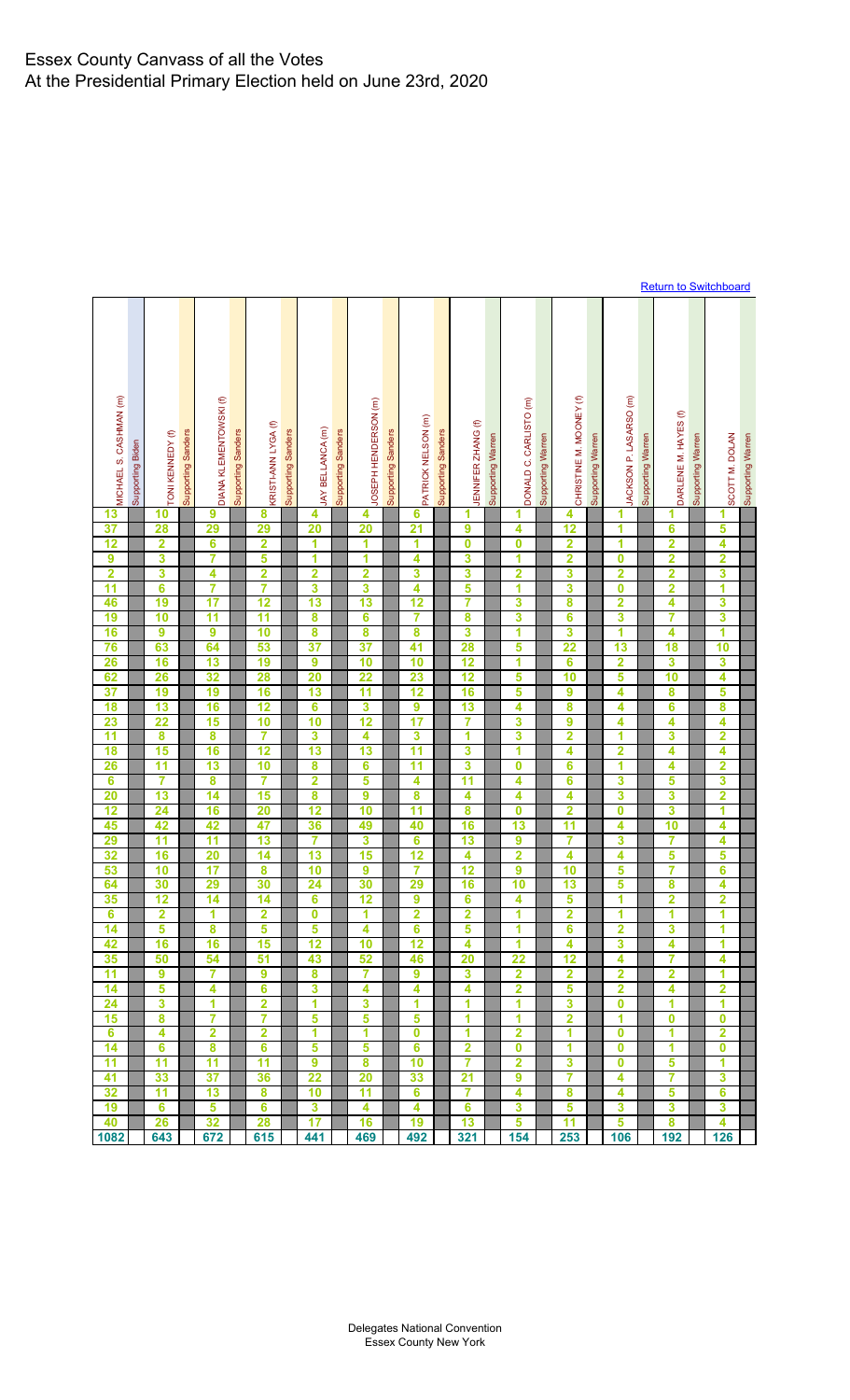|                              |                 |                 |                 |                              |                 |                              |                 |                         |                 |                              |                 | <b>Return to Switchboard</b> |                                                  |
|------------------------------|-----------------|-----------------|-----------------|------------------------------|-----------------|------------------------------|-----------------|-------------------------|-----------------|------------------------------|-----------------|------------------------------|--------------------------------------------------|
|                              |                 |                 |                 |                              |                 |                              |                 |                         |                 |                              |                 |                              |                                                  |
|                              |                 |                 |                 |                              |                 |                              |                 |                         |                 |                              |                 |                              |                                                  |
|                              |                 |                 |                 |                              |                 |                              |                 |                         |                 |                              |                 |                              |                                                  |
|                              |                 |                 |                 | STEPHANIE BODENSIECK (f)     |                 |                              |                 |                         |                 |                              |                 |                              |                                                  |
|                              |                 |                 |                 |                              |                 |                              |                 |                         |                 |                              |                 |                              |                                                  |
|                              |                 |                 |                 |                              |                 |                              |                 |                         |                 |                              |                 |                              |                                                  |
| KELLI O'SULLIVAN (f)         | Supporting Yang | MARK LIENAU (m) | Supporting Yang |                              | Supporting Yang | KEVIN M. LAAKE (m)           | Supporting Yang | DONNA TRIMM CALK (f)    | Supporting Yang | ORION G. HARRISON (m)        | Supporting Yang | VOIDS                        | <b>ABLANKS</b>                                   |
| 4                            |                 | 0               |                 | $\overline{\mathbf{2}}$      |                 | 1                            |                 | 1                       |                 | $\overline{\mathbf{2}}$      |                 | $\overline{6}$               |                                                  |
| 3                            |                 | Ō               |                 | 2                            |                 | 1                            |                 | 2                       |                 | 2                            |                 | 12                           |                                                  |
| 1<br>3                       |                 | Ō<br>1          |                 | O<br>$\overline{2}$          |                 | Ō<br>1                       |                 | 0<br>1                  |                 | O<br>1                       |                 |                              | $\frac{125}{52}$<br>78                           |
| 2                            |                 | O               |                 | $\overline{\mathbf{0}}$      |                 | 1                            |                 | O                       |                 | 1                            |                 |                              | 41                                               |
| 1                            |                 | Ō               |                 | 3                            |                 | Ō                            |                 | 2                       |                 | $\overline{\mathbf{0}}$      |                 |                              | 12                                               |
| 3<br>1                       |                 | Ō<br>1          |                 | 3<br>1                       |                 | 1<br>Ō                       |                 | 3<br>Ō                  |                 | 1<br>1                       |                 | $\overline{6}$               | 84<br>57<br>24<br>157<br>62<br>162<br>99         |
| 2                            |                 | Ō               |                 | Ō                            |                 | Ō                            |                 | Ō                       |                 | O                            |                 |                              |                                                  |
| 11                           |                 | 1               |                 | $\overline{11}$              |                 | $\overline{\mathbf{1}}$      |                 | 9                       |                 | 5                            |                 | 6                            |                                                  |
| 3                            |                 | 2               |                 | 3                            |                 | 3                            |                 | 3                       |                 | 1                            |                 |                              |                                                  |
| $\overline{\mathbf{0}}$<br>5 |                 | Ō<br>1          |                 | $\overline{\mathbf{1}}$<br>2 |                 | $\overline{\mathbf{1}}$<br>Ō |                 | $\frac{2}{2}$           |                 | $\overline{\mathbf{0}}$<br>3 |                 |                              |                                                  |
| 5                            |                 | 3               |                 | 4                            |                 | 3                            |                 |                         |                 | 2                            |                 |                              |                                                  |
| 7                            |                 | 1               |                 | Ō                            |                 | 1                            |                 |                         |                 | 4                            |                 |                              |                                                  |
| 1                            |                 | 4               |                 | $\overline{\mathbf{0}}$      |                 | 0                            |                 | $\frac{2}{1}$           |                 | $\overline{\mathbf{0}}$      |                 |                              | $\frac{67}{128}$ $\frac{20}{75}$ $\frac{75}{72}$ |
| 4<br>3                       |                 | 1<br>Ō          |                 | 3<br>1                       |                 | 1<br>Ō                       |                 | Ō                       |                 | 1<br>Ō                       |                 |                              |                                                  |
| 4                            |                 | 2               |                 | 4                            |                 | 2                            |                 | 2                       |                 | 3                            |                 |                              |                                                  |
| $\overline{\mathbf{1}}$      |                 | Ō               |                 | 2                            |                 | Ō                            |                 | $\overline{\mathbf{0}}$ |                 | 2                            |                 |                              | $\frac{37}{55}$                                  |
| 3<br>6                       |                 | O               |                 | 3<br>7                       |                 | O                            |                 | 2                       |                 | 1                            |                 |                              | 55                                               |
| 7                            |                 | 1<br>5          |                 | 2                            |                 | 1<br>4                       |                 | 4<br>2                  |                 | 4<br>1                       |                 | $\overline{6}$               | 116                                              |
| 6                            |                 | 1               |                 | 3                            |                 | 2                            |                 |                         |                 | 4                            |                 | 6                            | 138<br>66                                        |
| $\frac{3}{8}$                |                 | Ō               |                 | $\frac{2}{5}$                |                 | 0                            |                 | $\frac{2}{5}$           |                 | $\frac{3}{1}$                |                 |                              | 131                                              |
|                              |                 | 3               |                 |                              |                 | $\overline{\mathbf{1}}$      |                 |                         |                 |                              |                 |                              | 75                                               |
| 6<br>0                       |                 | 4<br>0          |                 | 3<br>1                       |                 | $\overline{2}$<br>0          |                 | 3<br>1                  |                 | $\overline{2}$<br>1          |                 |                              | ၁၀<br>15                                         |
| 1                            |                 | 0               |                 | 0                            |                 | 0                            |                 | 0                       |                 | $\overline{\mathbf{2}}$      |                 |                              | 69                                               |
| 0                            |                 | 1               |                 | 0                            |                 | 0                            |                 | 3                       |                 | 3                            |                 |                              | 52                                               |
| 7                            |                 | 4               |                 | 6                            |                 | 3                            |                 | 8                       |                 | 3                            |                 | 12                           | 187                                              |
| 1                            |                 | 0<br>$\bf{0}$   |                 | 0<br>$\bf{0}$                |                 | 0                            |                 | 0<br>$\bf{0}$           |                 | 0<br>$\bf{0}$                |                 |                              | 28                                               |
| 1<br>3                       |                 | 0               |                 | 2                            |                 | 1<br>0                       |                 | 0                       |                 | 1                            |                 |                              | 80<br>$6\phantom{1}6$                            |
| 1                            |                 | 0               |                 | 1                            |                 | 0                            |                 | 2                       |                 | 0                            |                 | 12                           | 59                                               |
| 1                            |                 | 0               |                 | 0                            |                 | 0                            |                 | 0                       |                 | 1                            |                 |                              | 10                                               |
| 1                            |                 | 0               |                 | 1                            |                 | 0                            |                 | 0                       |                 | 1                            |                 |                              | 54                                               |
| $\overline{\mathbf{2}}$<br>2 |                 | 1<br>0          |                 | $\overline{\mathbf{2}}$<br>4 |                 | 0<br>1                       |                 | 1<br>7                  |                 | 0<br>4                       |                 |                              | 41<br>104                                        |
| 3                            |                 | 1               |                 | 1                            |                 | 1                            |                 | 0                       |                 | 1                            |                 |                              | $\overline{72}$                                  |
| $\overline{\mathbf{2}}$      |                 | 0               |                 | 3                            |                 | $\bf{0}$                     |                 | 1                       |                 | $\bf{0}$                     |                 |                              | 48                                               |
| 3                            |                 | 0               |                 | 3                            |                 | 5                            |                 | 3                       |                 | $\overline{\mathbf{3}}$      |                 |                              | 101                                              |
| 131                          |                 | 38              |                 | 93                           |                 | 38                           |                 | 85                      |                 | 65                           |                 | 66                           | 3019                                             |